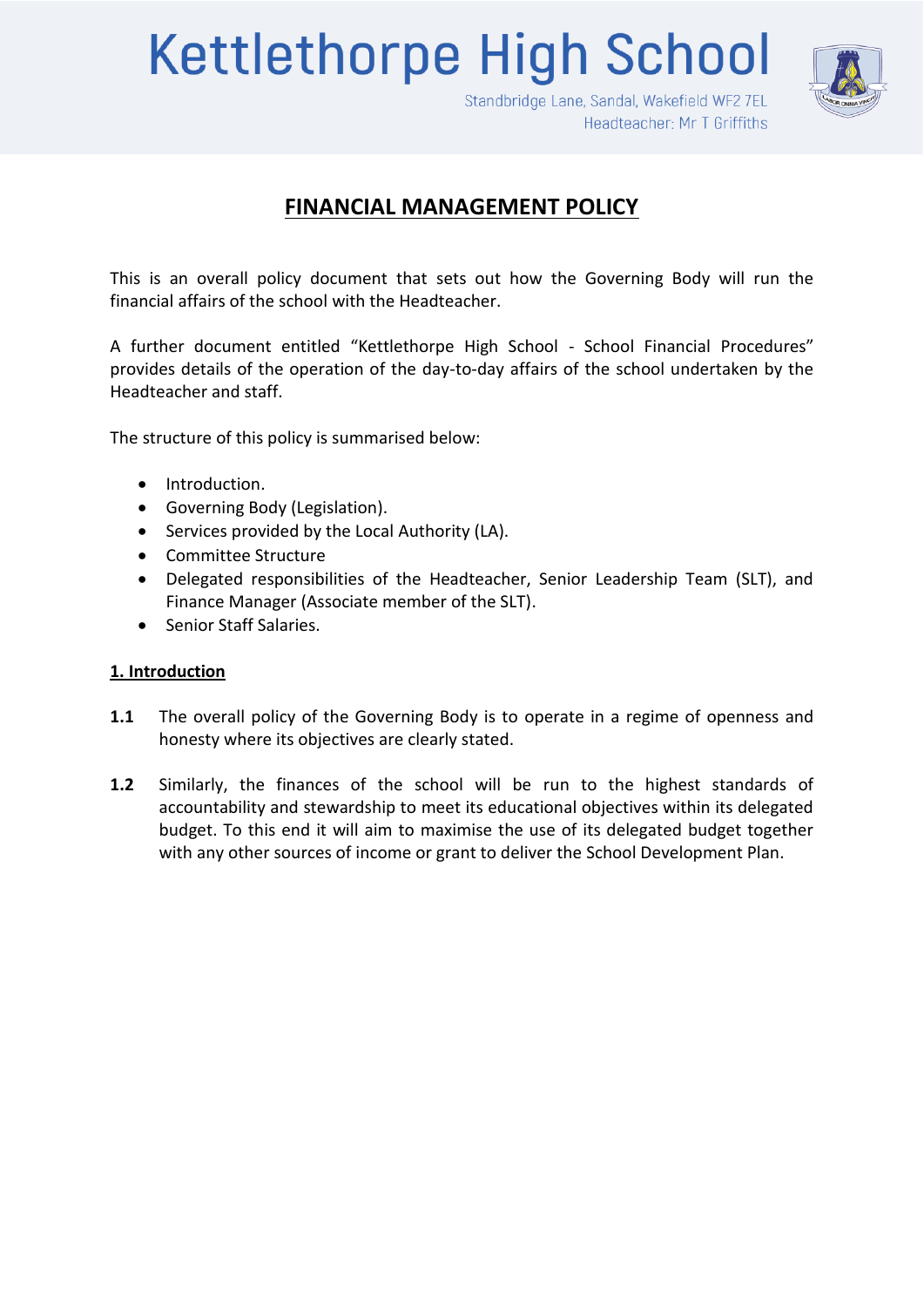## **2. Governing Body (Legislation)**

- **2.1** The Schools Standards and Framework Act 1998 (Fair Funding) places a statutory responsibility on the Governing Body for all aspects of running the school, including its financial affairs.
- **2.2** To enable it to fulfil its role effectively the Governing Body has delegated some of its strategic responsibilities to Committees of Governors. The present Committee structure is summarised in section 4 of this document. The day-to-day management of the school is delegated to the Headteacher and senior members of the school's staff. The extent of these delegated powers is set out in section 5 of this document.
- **2.3** In addition, to ensure the financial affairs of the school are properly controlled in line with current best practice and guidance, the Governing Body and Headteacher have adopted the financial procedures referred to earlier in this document (Page 1, Paragraph 2).

### **3. Services Provided by the Local Authority**

- **3.1** The Governing Body can choose whether to procure certain services from the LA or their third-party partner Engie (or appointed sub-contractors), usually at agreed prices. These may take the form of formal contracts, Service Level Agreements (SLA's) or buyback arrangements and currently run for periods of between one and five years. Listed below are the key services currently available for purchase together with an indication of whether the school currently \* buys into these services or not (Y/N). The list is not exhaustive. Some low-cost services have been omitted.
	- $\bullet$  Employee Insurance (Y)
	- $\bullet$  Buildings Compliance (Y)
	- Cleaning of Buildings (Y)
	- Refuse Collection (Y)
	- Grounds Maintenance (Y)
	- $\bullet$  Premises Insurance (Y)
	- School Meals (Y)
	- Music Tuition (Y)
	- Payments & Controls (Y)
	- HR & Payroll (Y)
	- Accountancy Services (N)
	- Governing Bodies Clerking & Training Service (Y)
	- School Improvement Services (Y)
	- Education Psychology Services (Y)

*\* In this regard, "currently" refers to Financial Year 01 April 2021 – 31 March 2022.*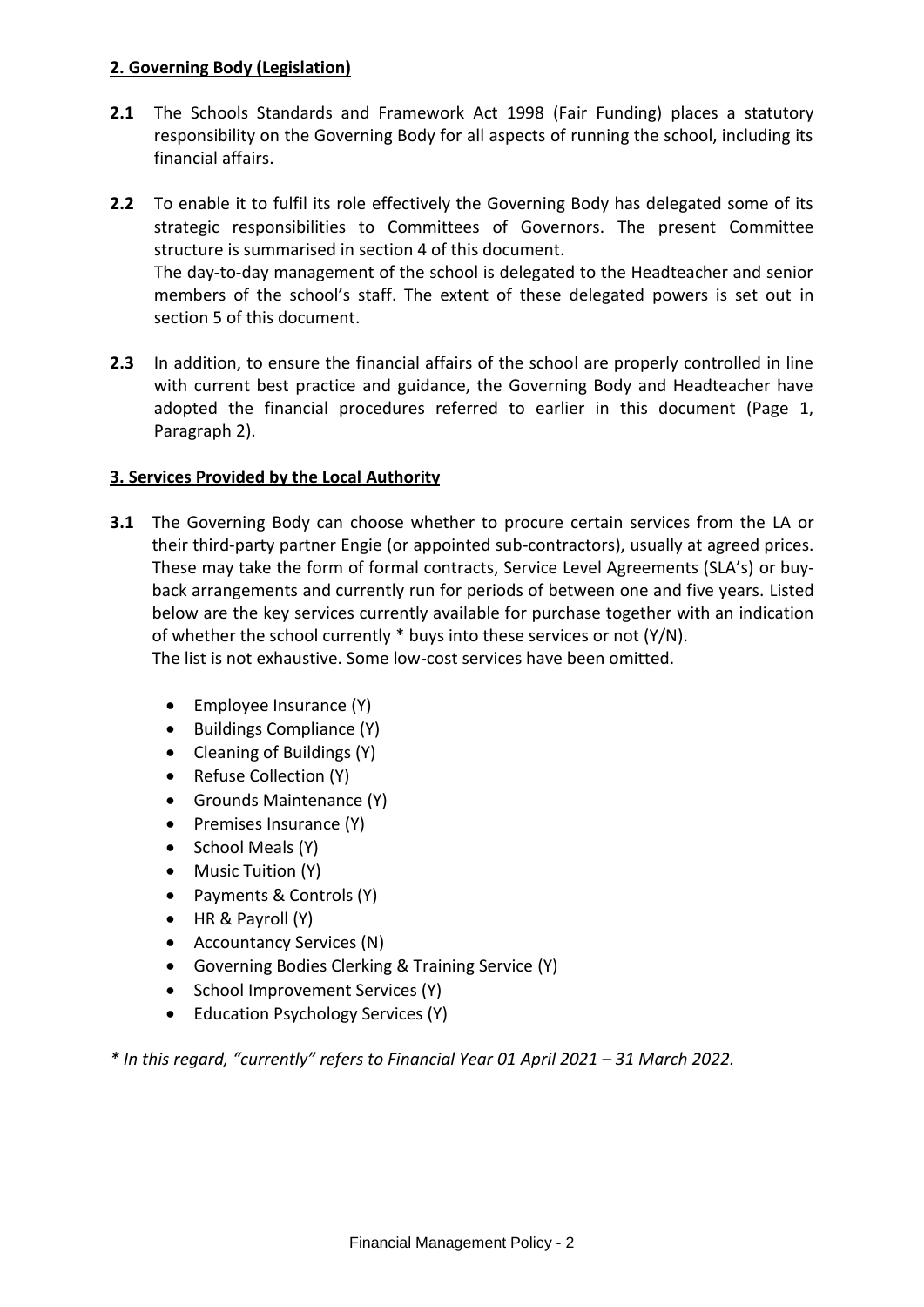### **4. Committee Structure and Terms of Reference of Committees**

- **4.1** In order to ensure it has a manageable workload, and as indicated in section 2 (2.2), the Governing Body has delegated certain responsibilities to Committees, Working Groups and Panels as follows:
	- Standards & Pupils Committee
	- Resources Committee (including Personnel and Pay) \*
	- Headteacher Performance Management Working Group
	- Complaints, Personnel Appeals & Pupil Discipline Committee
	- Joint Committee
	- Appointment Selection Panels

*\* The overall purpose and latest Terms of Reference are appended to this document (Appendix A)*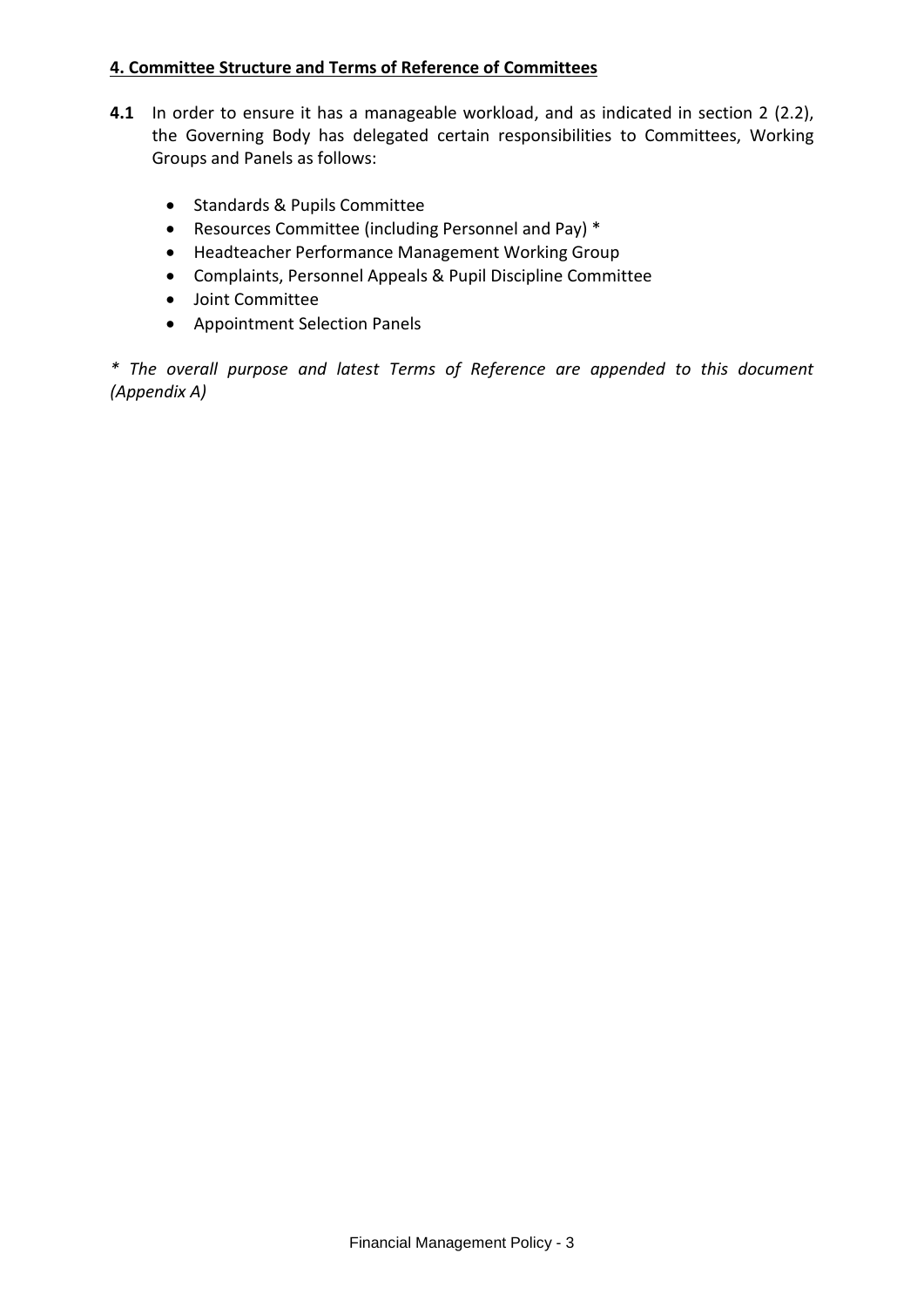## **5. Delegated Responsibilities of the Headteacher, SLT and Finance Manager.**

#### **5.1 Headteacher**

- Have day-to-day responsibility for managing the school including financial and staffing matters in accordance with the Wakefield Scheme for Financing Schools, subject to regular reporting to the Governing Body.
- Working with the Governing Body and appointed Committees in the financial management of the school.
- The Headteacher will be able to authorize all expenditure approved within the delegated budget. He/she will have delegated responsibility to commit the school to expenditure up to an agreed level of £10,000 if this does not exceed the overall expenditure within the delegated budget. For operational reasons, exam fees, utility charges, contracts and SLAs are exempt from the agreed limit of £10,000.
- Amounts above £10,000 will be reported to the Resources Committee up to the agreed maximum of £75,000. In such instances, and in accordance with the Wakefield Scheme for Financing Schools, three written quotations should be obtained. Where such action has been necessary the amount involved and an explanation should be provided to the next meeting of the full Governing Body.
- For expenditure more than £75,000 a formal tendering procedure should be followed.
- Financial management of the school fund including regular reporting to the Governing Body. The Headteacher will be able to authorize all expenditure if this does not exceed the overall fund balance.
- Amounts above £20,000 will be reported to the Resources Committee.
- Ensuring the annual audit of the school fund income and expenditure account and balance sheet is carried out by competent auditors and is reported to the Governing Body. A copy of the audit certificate is sent promptly to the LEA.
- Allocate financial duties to appropriate staff bearing in mind that there is adequate division of duties between members of staff to provide appropriate levels of internal check e.g., one person should not be able to order and receive goods and services and pay the invoice without the knowledge of someone else at the school.

#### **5.2 SLT**

- Responsibility for control of appropriate elements of the school's budget (e.g., capitation).
- Work closely with the Headteacher in agreeing the planned expenditure for the coming year in respect of all aspects of the delegated budget.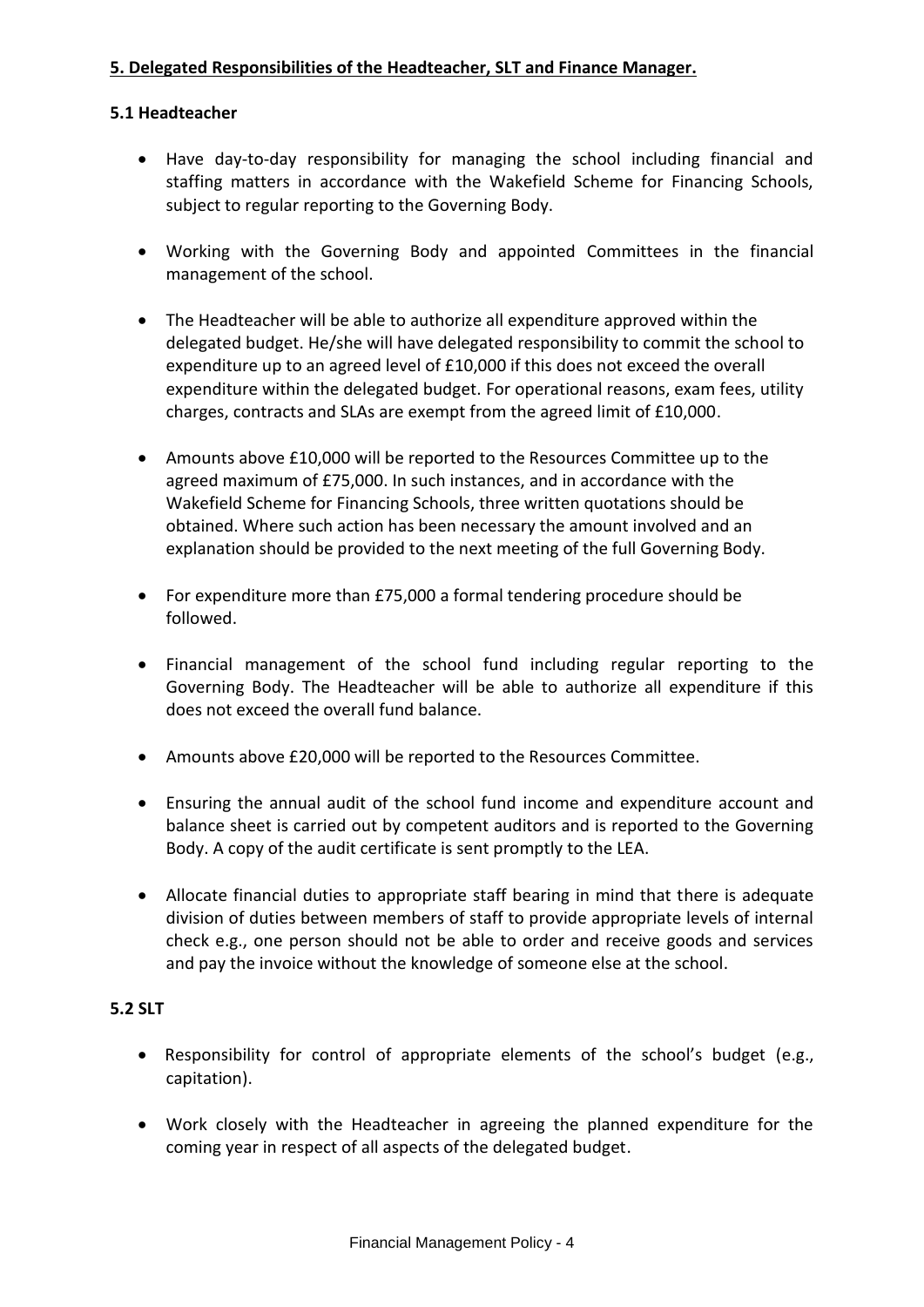#### **5.3 Finance Manager**

- Maintain the school's income and expenditure on the LEA's Financial Information System (Agresso).
- Monitor monthly actual income and expenditure against the delegated budget agreed with the LEA and keep the Headteacher appraised of any significant anticipated or known variances to budget.
- Oversee the financial procedures of the school to ensure they operate in accordance with the Wakefield Scheme for Financing Schools and any delegated responsibility required by the Governing Body in the operation of those procedures.
- Provide the LEA with the information and returns they require to fulfil their responsibilities in respect of financial accounting, systems, and procedures.
- Responsibility for the security of all cash and cheques, chequebooks, and other financial stationery.
- Ensuring adequate arrangements for the security of all assets of the school.
- Ensuring the security of all information held on the school's computer systems and in compliance with the Data Protection Act.
- Maintain the school's Asset Register based on the location inventory system.
- Provide the necessary advice on security of assets and arrange an independent annual check of a sample of items on the location inventories.